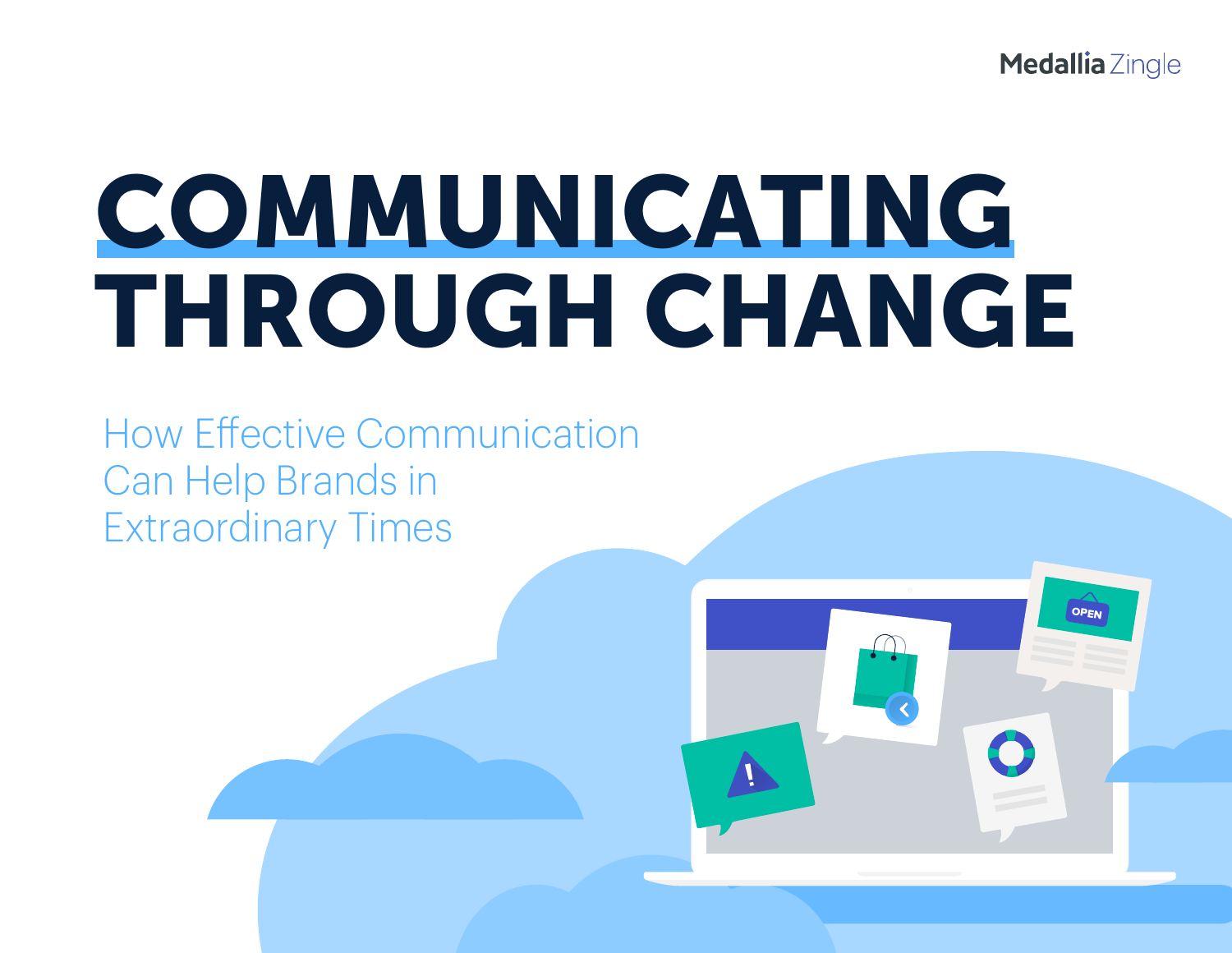## Table of Contents



#### Medallia Zingle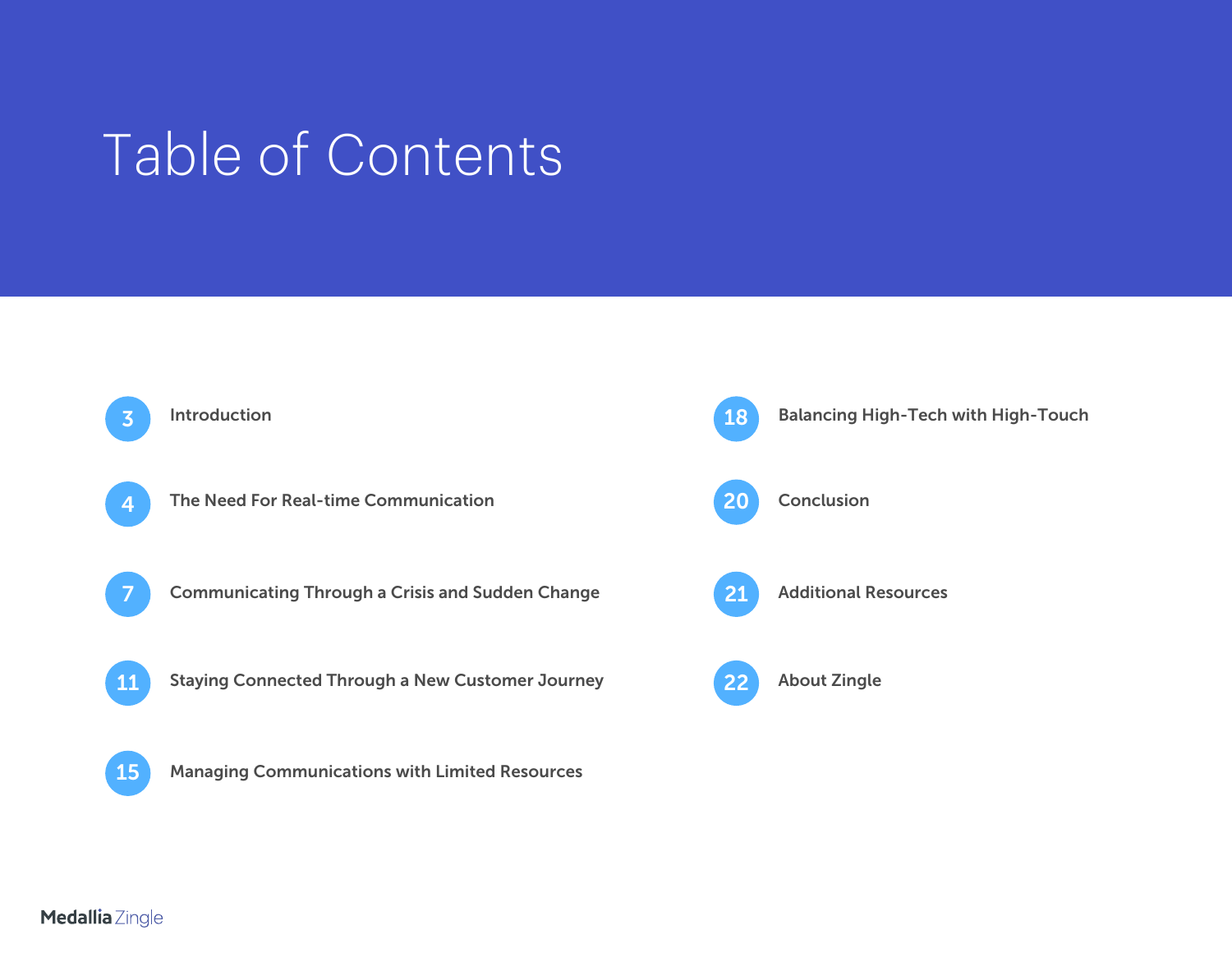## <span id="page-2-0"></span>**Introduction**

Effective communication is a critical piece of being a successful business in any environment. Amidst a global pandemic, where a series of unpredictable events loom over all industries and society as a whole, maintaining effective communication is more important than ever. And in many respects, it's harder than ever.

As businesses face enormous spikes in incoming requests from customers looking for answers and solutions, teams are experiencing massive strains on resources and bandwidth. Not to mention the fact that many of these same organizations have had to transform their operations and become leaner to sustain both the health and economic crises brought on by COVID-19.

Research has shown that customers already have high expectations when it comes to customer service and communication. A recent study we commissioned found that

60% of American consumers won't wait in line or on hold for more than 5 minutes to get an answer to a question, and 52% say they expect service issues resolved in under 15 minutes.

When expectations aren't met, 22% of respondents said they definitely would not return to the business and 55% would be less likely to. This level of impatience and the impact from it is felt across industries and it's only being exacerbated by the unprecedented strain many organizations now face.

Modern and effective communication must be fast, convenient and responsive. Before today, real-time communication was an opportunity for businesses to build deeper and longer lasting connections with customers. Now it is an imperative and the best path forward.

Brands that can effectively communicate in real-time with customers and engage in two-way conversations will not only survive these extraordinary times, but thrive in the future.



### **60%**

of American consumers won't wait on hold for more than 5 mins to get an answer to a question.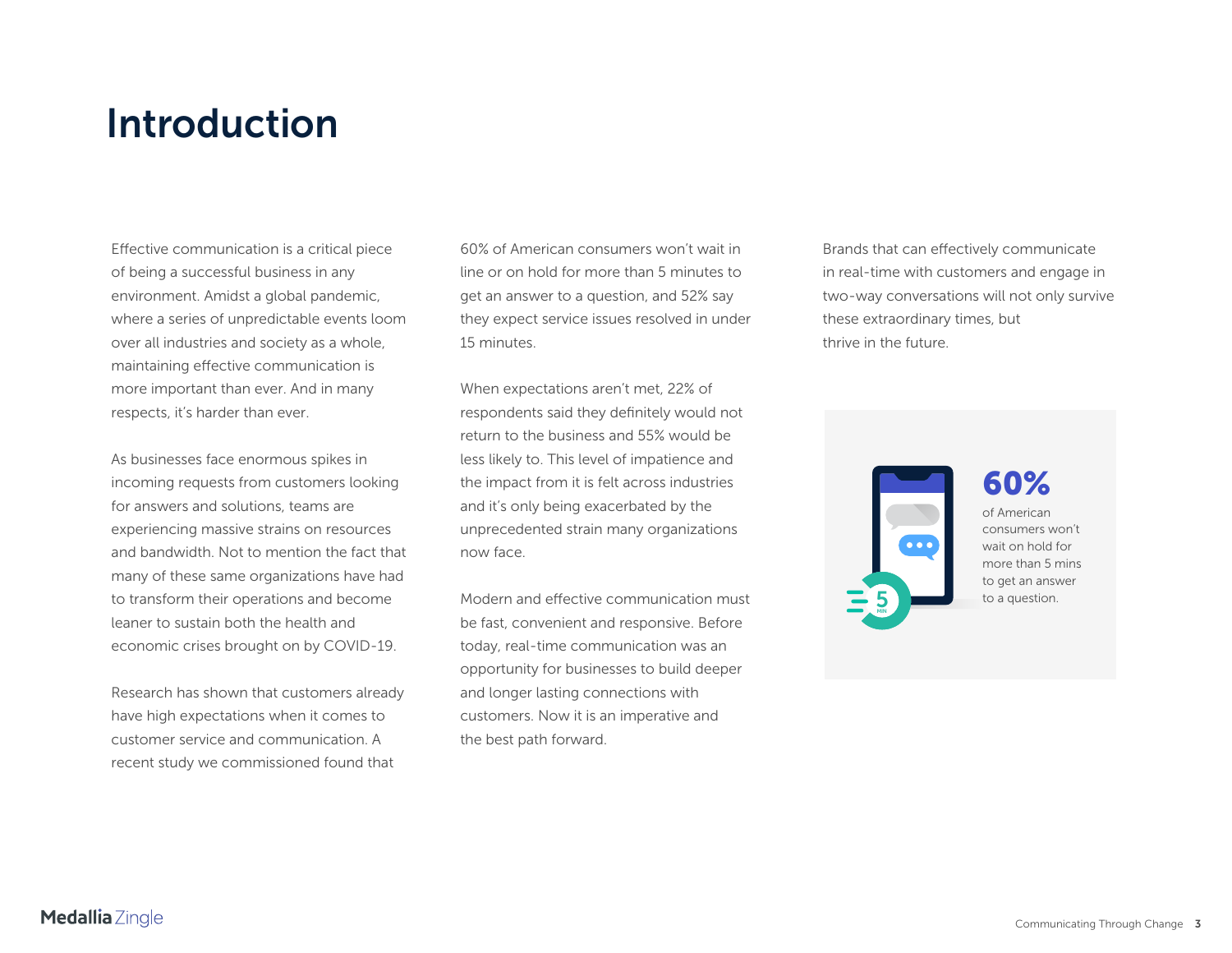## <span id="page-3-0"></span>**The Need forReal-Time Communication**

Consumers don't have the time or desire to spend minutes for something that could be answered or resolved in seconds. Amidst a global health crisis, the need for speed, convenience and responsiveness is even more important, and ideally, without face-to-face contact.

Businesses must be ready to engage consumers on their terms. Today, that means through text messaging. It's how we communicate important updates and plans to co-workers and loved ones, it's how we stay in touch with our kids and communicate with distant friends and family. As texting has grown to become the most prevalent and personal form of communication in our private lives, it has also become the most effective way for modern businesses to communicate with customers.

More than half the homes in the U.S. no longer have a landline (U.S. Health Department), 77% of the population owns a smartphone (Pew Research) and texting, not calling, is how the majority of people use their phones to communicate today.



## **64%**

When asked why they message businesses, over 64% of people surveyed across 4 markets say it's because they're "always messaging anyway."

Source: Facebook

**50%NO LANDLINE**



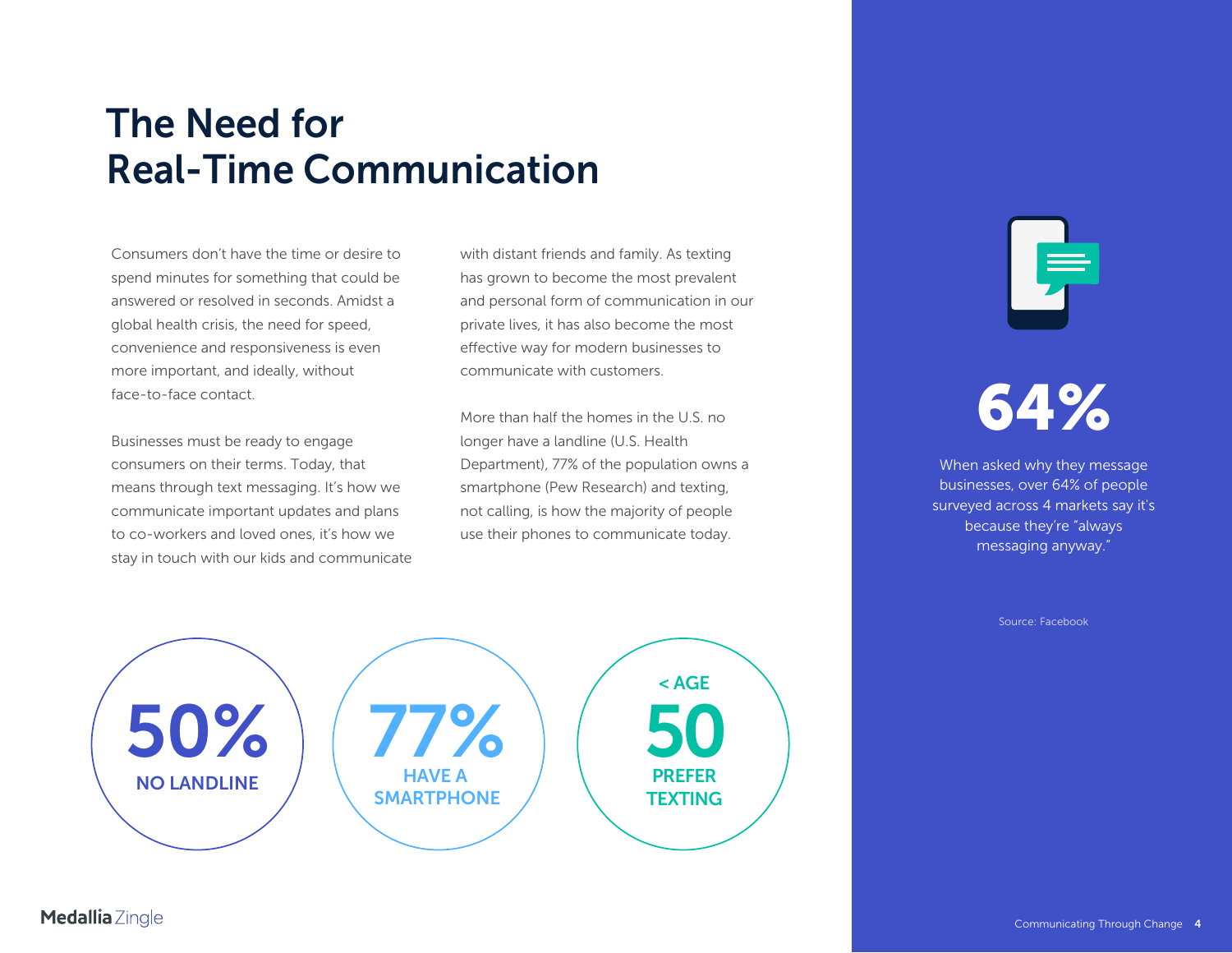Businesses know they have to be available across all the channels their customers may use, but for real-time communication and two-way conversations, texting is the most effective and efficient platform. Voice calls can be tedious to make one at a time and are impersonal and ineffective when automated. Mass email is far easier to execute, but open rates that reach 20% are considered good. Social media updates are necessary, but may not be seen by customers depending on when they are posted, other trending news and the ever changing algorithms that control who sees what.

With texting having an average open rate of 98%, businesses can send personalized communications to multiple customers quickly and be assured the message is received. Texting also provides an easy way for customers to respond, using the device they've already got in their hand, no matter where they are. And with a text messaging platform, businesses can manage all customer conversations on one screen.



**EMAIL**

Businesses across all industries are using text messaging in some form and many are adopting more advanced technology to make it the primary way they communicate with customers at scale. Sophisticated platforms can respond automatically or escalate to the right person, send personalized one-to-many messages and be synced to other technologies to expedite service response and recovery.



## **EMAIL**<br>20% Open Rate **Advantages of Using a Sophisticated Texting Platform**

- **Automated responses**
- Escalate issues to the right staff
- 2. Send personalized messages at scale
- Integrates with existing systems
- **Analytics for valuable insights**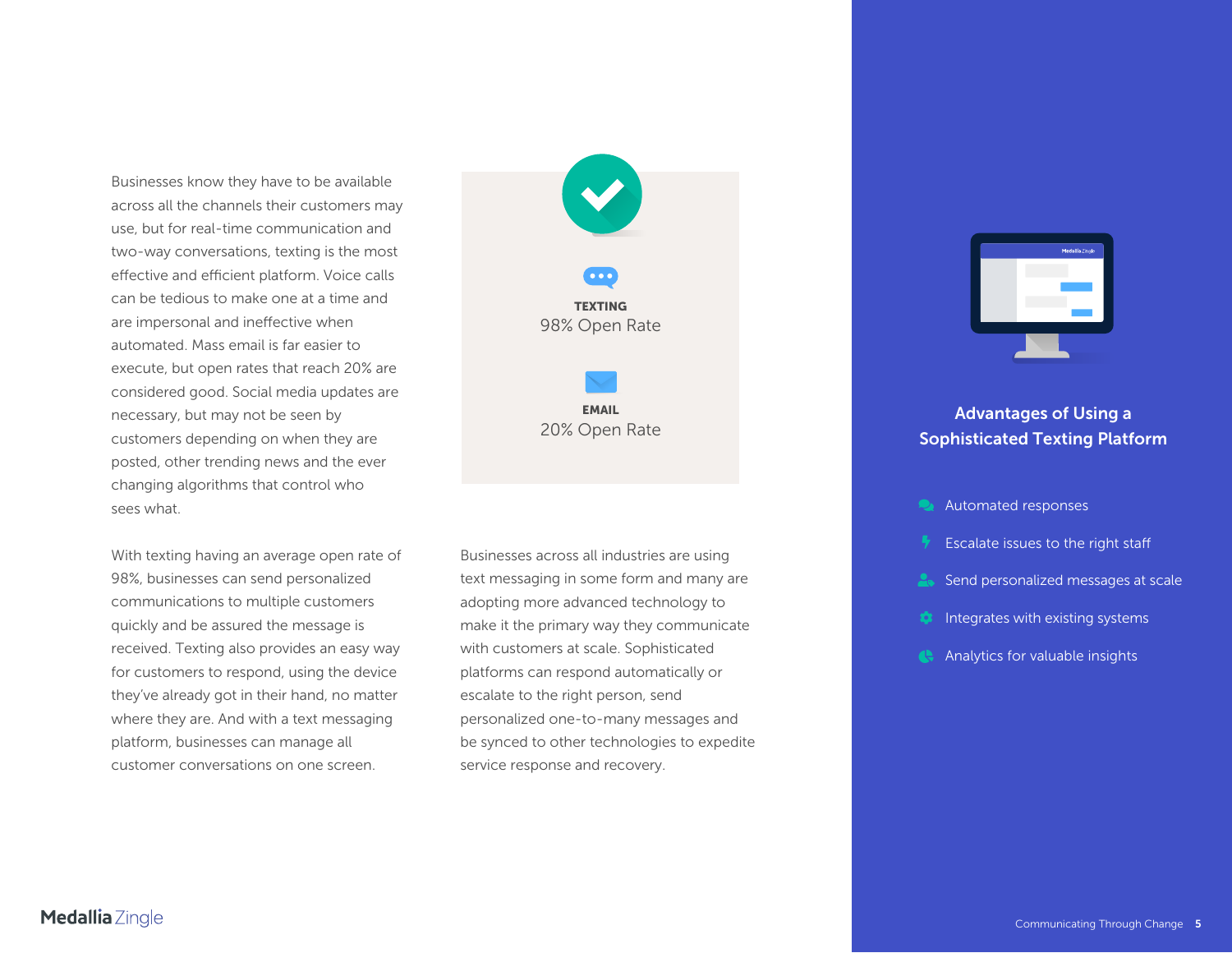#### **REAL-TIME COMMUNICATION**

Texting helps vacation condo management warn renters about hurricanes and storm warnings.



With more than 300 managed vacation rental units throughout Perdido Key and Orange Beach Florida, Luxury Coastal Vacations always struggled to reach every guest by phone when there were severe storm warnings. They spent hours trying and rarely connected with guests, meaning the maintenance team would have to work nights visiting each property to ensure guests knew what was going on and to properly stow the patio furniture.

"We would spend so much time on phones trying to reach people and they'd never see the emails we sent," said Kenzie Carden, a marketing specialist at Luxury Coastal Vacations. "And then we'd have to send our maintenance team out and they were spending three days at condos we couldn't reach until 10 at night moving furniture. It was a really bad way to handle communication especially with the stress on top of that because of the storm."

After implementing a messaging platform, the team at LCV now sends group text messages to all in-stay guests to warn them about hurricanes or storm warnings and provide instructions, whether it be evacuation orders or to move furniture inside.

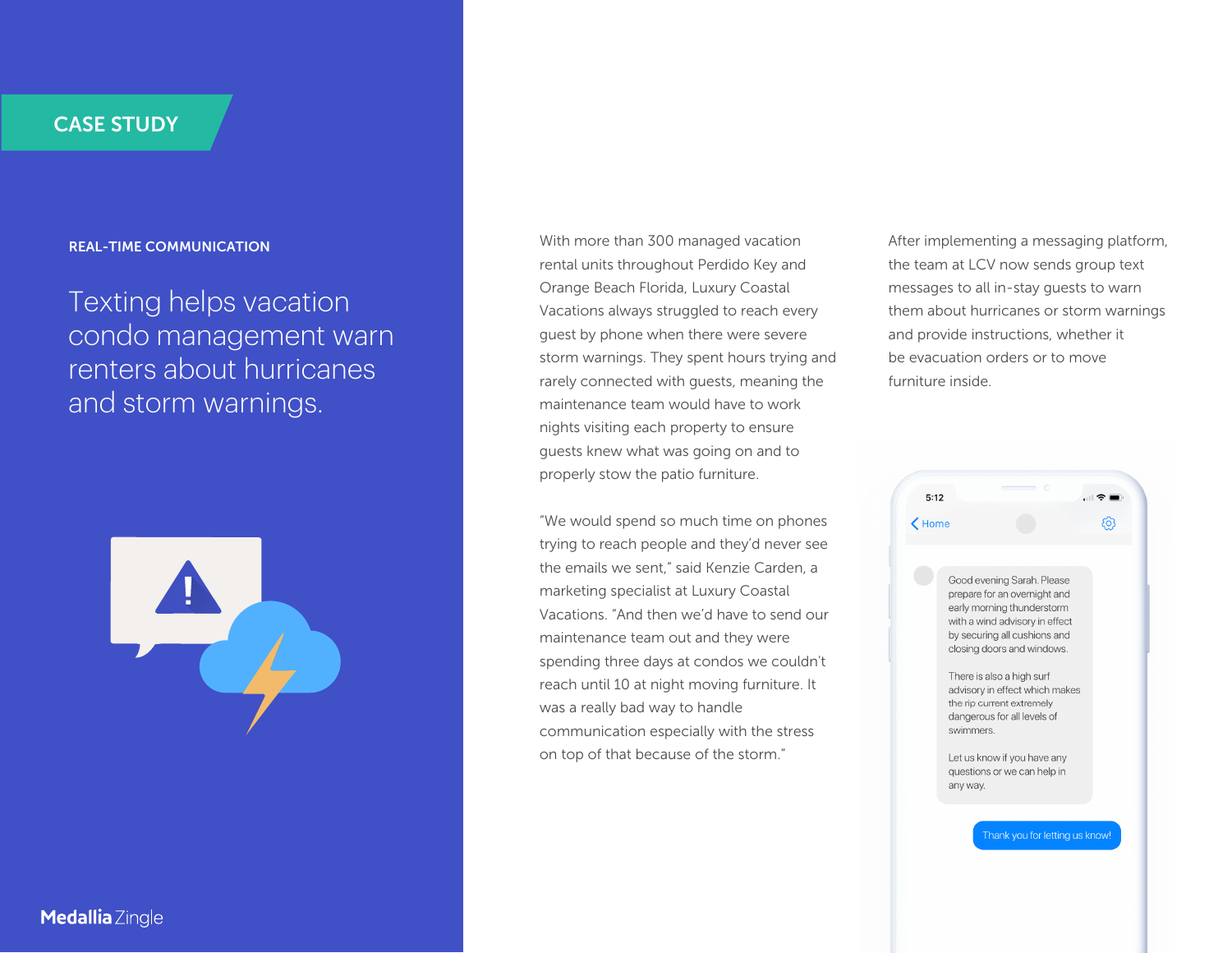## <span id="page-6-0"></span>**Communicating Through a Crisis and Sudden Change**

In an environment of rapid change and business volatility, customer communication becomes mission critical. Every industry lodging, F&B, healthcare, retail, fitness, shipping, automotive to name just a few—has been impacted in some way by the coronavirus (COVID-19) crisis. Many have had to close their doors because of government mandates or a sudden halt in demand, while others have quickly transformed their business to meet new needs, reduce staff or to create new safety protocols. Others, like those in healthcare and shipping, may now be responding to unprecedented surges in business.

Consumers, rightfully so, have plenty of questions, ranging from the basic, such as whether you're still open and what precautions you're taking to potentially more complicated questions about whether any of your employees may have been sick, or how they can delay or cancel orders or memberships.

**Here are five keys to effectively communicating with customers during a crisis:**

#### **1Be Clear, Consistent & Strike the Right Tone**

Everyone has been impacted in some way by today's pandemic. In every crisis situation, it is crucial that you quickly convey what's important. When the situation is serious, err on the side of caution with lighthearted material or anything too promotional. Review and pause or update any marketing that no longer is relevant or could come across as tone deaf.

Make sure your customers know you care and that you understand they are also facing new challenges. They may be worried and pressed for time, so any communication that misses the mark has the potential to cause long-term damage to the relationship with your brand. Provide the information they need and have empathy.

All customer-facing employees directly interacting with or responding to customers online, in person, by phone, email or text message — should be provided as much training and messaging as possible to ensure clear, consistent and compassionate communication across all channels. Providing employees with talk tracks and editable messaging templates can be helpful in two ways: They provide clear direction to respond in a consistent manner across your brand and employees can respond to more customers quicker.

| $\bullet$ Messsage Template $\sim$                                 |  |
|--------------------------------------------------------------------|--|
|                                                                    |  |
| <b>Cancellation Prevention</b>                                     |  |
| <b>Questions about Membership</b><br><b>Status during COVID-19</b> |  |
| Virtual Workout Registration                                       |  |
| COVID-19 Updates                                                   |  |

Save time and stay on brand with templated replies.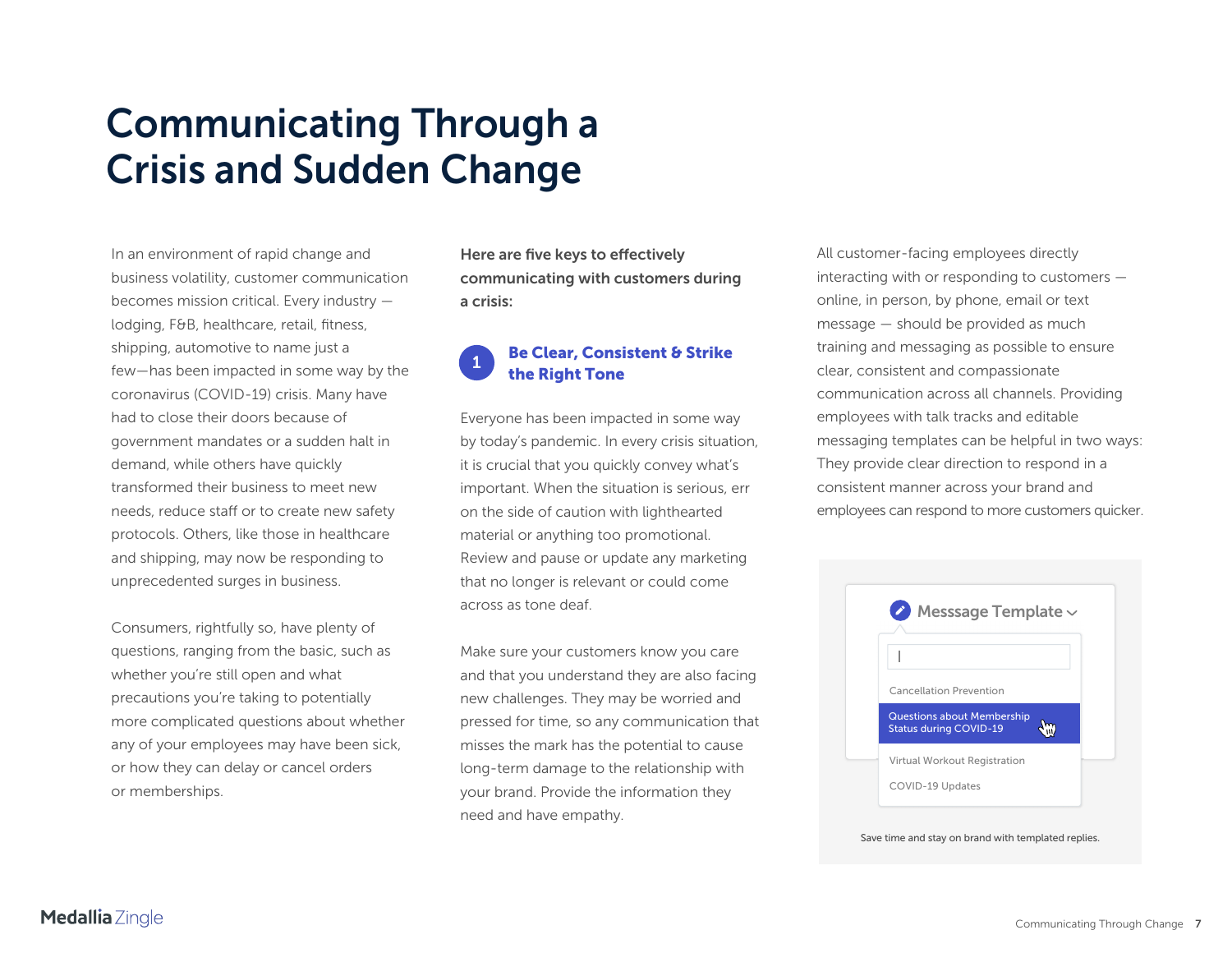#### **2Be Proactive**

No matter the question, you have to be ready to respond. But the ultimate goal should be to anticipate your customers' needs before they ask and alleviate their concerns with proactive communication. Make sure you've updated messaging on your website and all recorded or automated phone, email and text messaging communications with how your business has adapted so customers can easily and consistently find the information they need. Proactively send them the most important information that may affect them — your new hours, policies, safety protocols, important reminders or how they can place an order — on the channel you know they are most likely to see and respond to with questions or concerns.

#### **3Inform, Don't Overwhelm**

Provide customers with the information they need, but don't over do it. If 50 words will do, don't send 500. Update the crucial information on your website and all your external channels and make sure you reach urgently affected customers.

**Email** is best used for broader announcements to a wide audience. This channel is ideal for information that isn't urgent and a great place to provide a link to an FAQ page and a text number encouraging opt-in for those with questions.

**Social** media channels are also good places to post wider announcements and notifications on where to read in-depth information and FAQs, but be aware that algorithms may limit which messages are seen by customers.

**Texting** is the best channel for timely outreach and the most effective way to reach the right customer with the right information at the right time. Using a text messaging platform can help open an efficient channel for two-way conversation and personalized service in a way that's more sustainable than managing an influx of phone calls.

Help your customers know how to text you with questions, orders or service issues by posting your text number on your website's FAQ page, social media bios and in emails.

## **78%**

of US consumers say receiving a text message is the fastest way to reach them for important service updates.

> Source: Transactional Messaging Consumer Report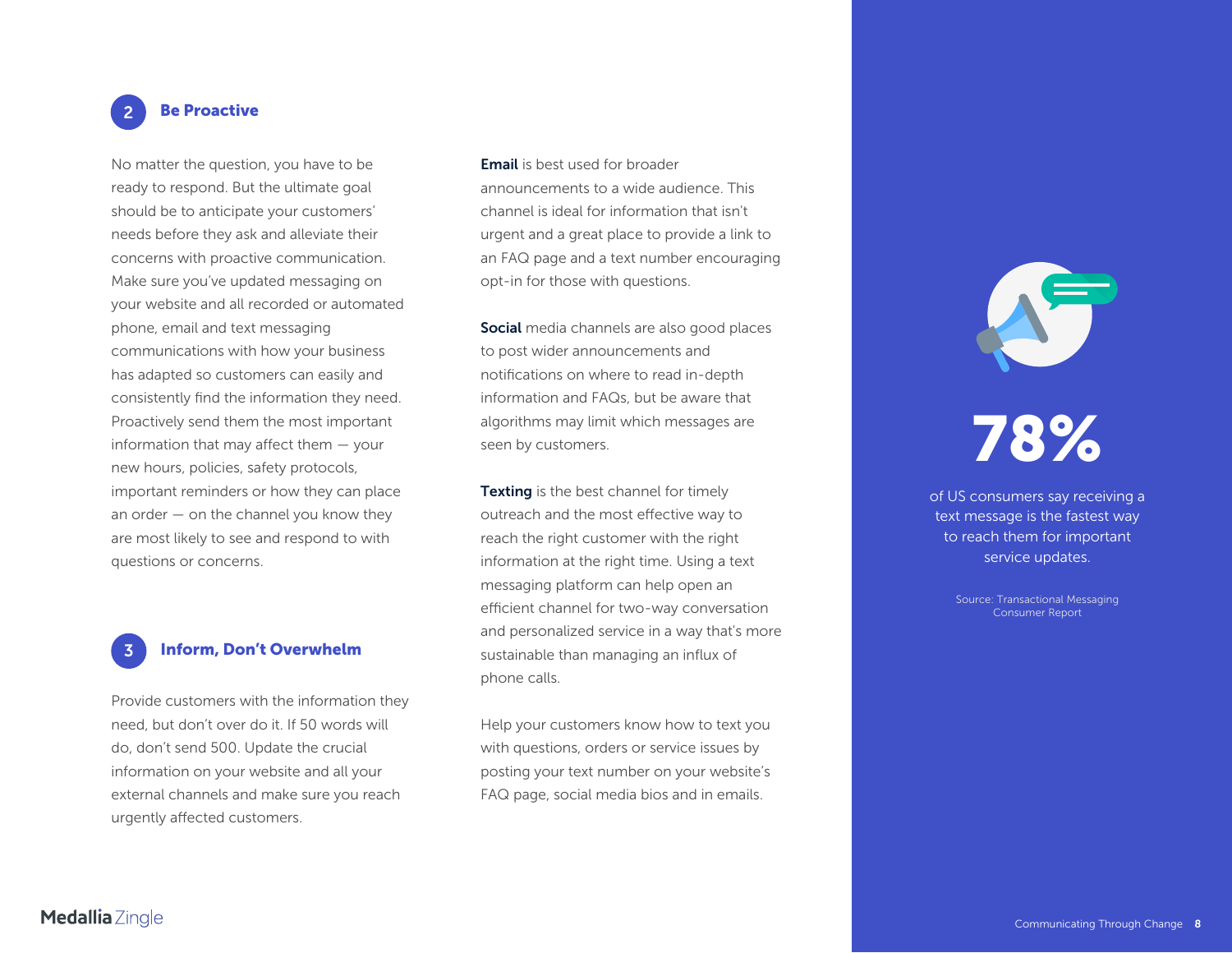

Consumers understand things are rapidly changing and they don't expect every business to have every answer. Be as honest as you can with your customers and they will be more likely to understand. If you're unsure of when  $-$  or even if  $-$  business will return to normal, don't say otherwise. If you know your response, delivery or services may take longer than normal, be up front about that and let your customers know rather than mislead them and miss the mark later.



Messaging platforms can make pre-built workflows easy to deploy, automating messages and actions.

#### **5 Respond Quickly & Be Available**

Despite staffing challenges and limited resources, it is crucial that brands are available to hear from and respond to customers. Modern technology options help even skeleton crews manage customer conversations and expedite response. For example, with pre-built automated workflows, businesses using modern messaging platforms can automate relevant message responses and trigger actions that improve customer service.

Employ an easy to use technology that keeps conversations on record so issues don't fall through the cracks. The last thing anyone wants in times of crisis is to navigate a voice-automated phone tree or off-the-mark responses from a chat bot.

The more comfort and clarity you can provide customers, the better for your business today — and into the future.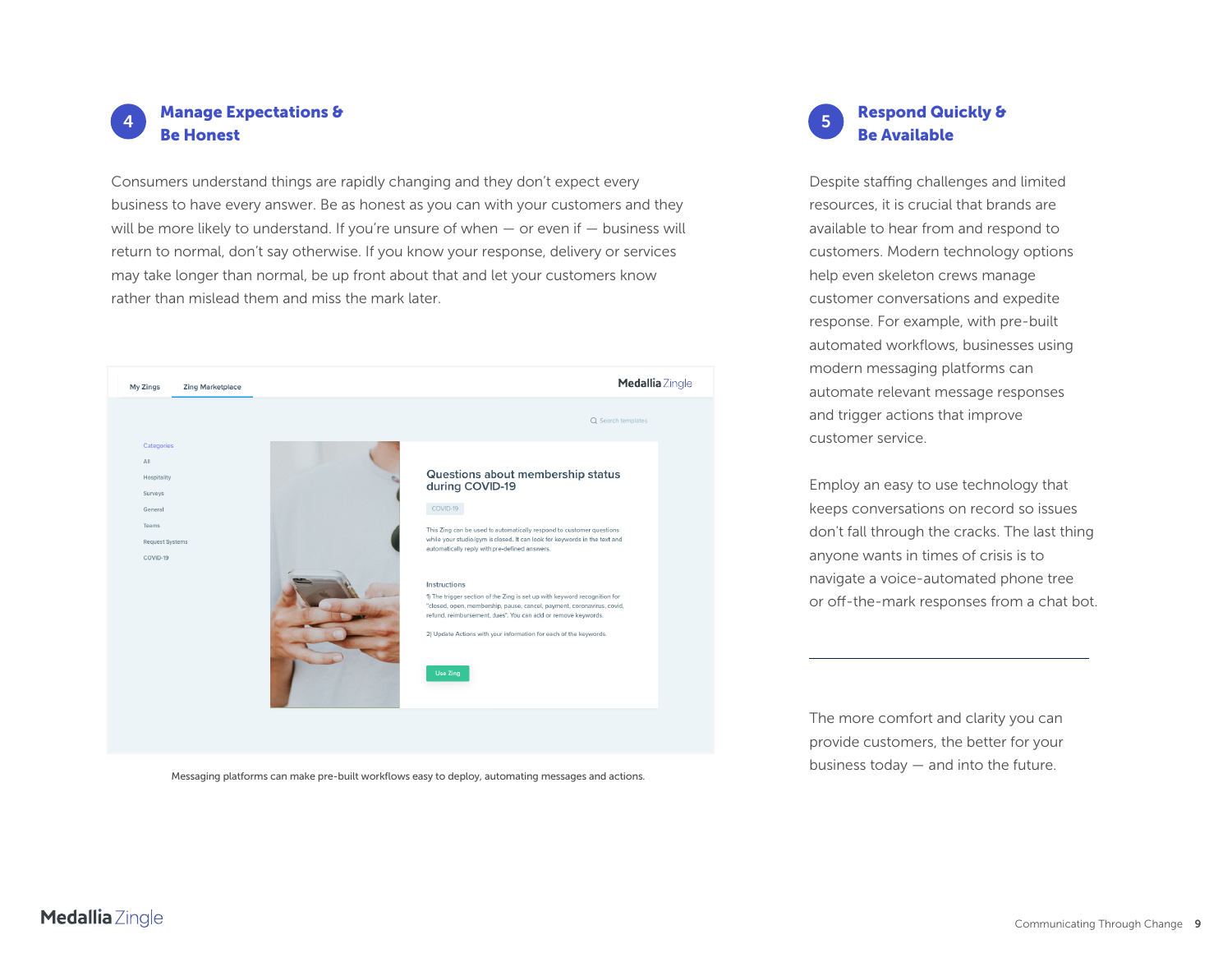**COMMUNICATING THROUGH SUDDEN CHANGE**

Versatility of messaging helps restaurant business adapt quickly.



With government mandated closings, quarantines and social distancing during the COVID-19 global pandemic, many businesses have been forced to close or adapt. Rather than close, restaurants, bars, delis and all sorts of retail businesses have shifted their models on the fly. They've developed processes to allow orders, payment and curbside pickup through their websites, phones, text messaging and good old-fashioned hustle.

At Beyond Bagels & Deli in Long Island, owner Dr. Robert Kleinwaks had already been using messaging to take orders for pickup and delivery, but he recently launched a curbside pickup option that has helped keep his business stay afloat during the pandemic.

On his website and in marketing, he invites customers to text their order in for pickup or delivery and customers can use their credit cards to pay by text. Customers opting for regular pickup can skip the line at the store and head to a separate area under a Zingle sign for a fast, seamless and socially distant pickup experience. And with the curbside option, customers can avoid all human contact and pick up their bagged orders of fresh bagels on an outdoor patio table in front of his store.

"We've never done curbside pickup before this, but I knew a lot of people were scared to come into stores now," says Kleinwaks, noting his wife's phobia about just that. "So I wanted to try and solve that problem and I'd say it now accounts for 10%-15% of our business, but those are people we weren't getting before."

As you may be aware of, BEYOND BAGELS is now doing CURBSIDE SERVICE, DOORDASH, GRUB HUB, REGULAR DELIVERY and PICK UP, during our new temporary hours of 6am-4pm Monday- Sunday.

 $\boldsymbol{\Omega}$ 

We are doing everything possible to keep you safe while you eat with us, which includes, wearing masks, changing gloves, wiping services regularly and keeping 6ft from customers and each other. NONE of our employees are sick and have been instructed to go immediately and see a doctor or get tested if they show any symptoms or signs of sickness.

We appreciate your business and look forward to getting through this together.

**Sincerely** Robert Kleinwaks, Owner

Order #5601

Order for pick up One plain bagel with cream cheese 2 iced small coffees with French VanillaOne donut

You won't be hungry for much longer. Your order should be ready in about 20-30 minutes. Thank you, BB

 $\boldsymbol{\Omega}$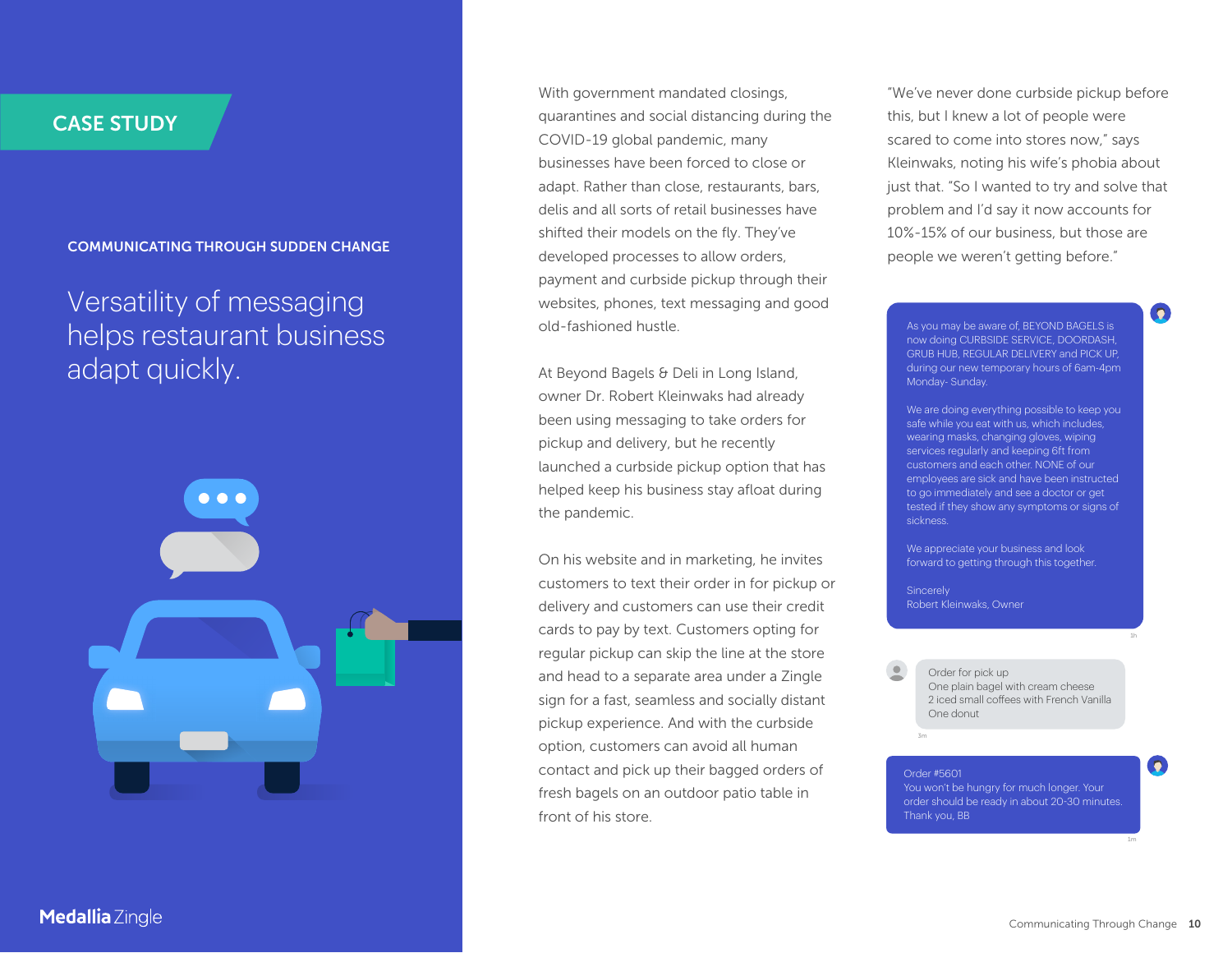## <span id="page-10-0"></span>**Staying Connected Through the New Customer Journey**

The brands that best communicate and serve their customers during these challenging times will develop deeper relationships with them and learn valuable lessons. The COVID-19 global pandemic has illustrated the importance of real-time communication and moving forward consumers will expect this level of engagement.

Communication is more important than ever, but it is no longer enough. The customer journey has become interactive and requires two-way conversation. Businesses will have to engage and respond in real-time over the coming months to keep customers informed, engaged and ultimately, loyal, and this will become the standard long into the future.

Brands should take proactive steps now to encourage customers to respond and then develop ways to keep them engaged across the entirety of their experience.

By inviting customers to opt in to your mobile communications from the start, businesses can gain access to their preferred channel and provide the type of communication consumers crave. A recent study revealed 62% of consumers said they want to engage businesses through text messaging and 85% said they'd take advantage of special offers texted to them if relevant. By using in-store signage, window decals, digital marketing and social channels, businesses can let customers know about their mobile communications. And at the time of the transaction, online or in person, businesses should invite customers to sign up for important text updates and offers.



## **62%**

of consumers said they want to engage businesses through text messaging.

**85%**

said they'd take advantage of special offers texted to them if relevant.

[Source: Medallia Zingle, 2020 Research on](https://www.zingle.com/new-study-customer-service-in-the-age-of-artificial-intelligence/)  ROI of Customer Experience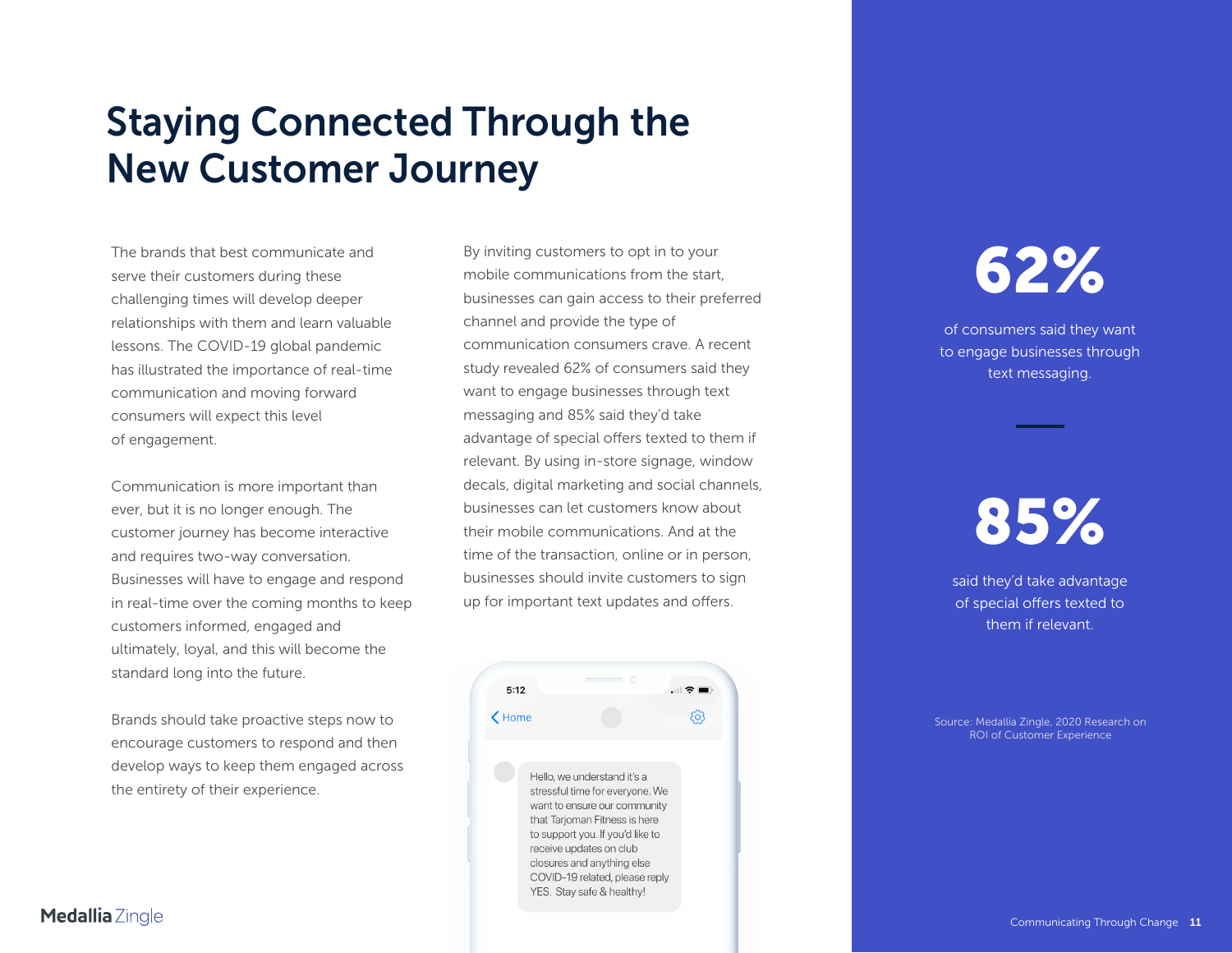After customers have opted in, a quick text should be sent to confirm their opt-in and let them know when and what your business will be texting and that they can always message you with questions or to opt out at any point. From there, the conversation has begun.

For example, if you know your customers are coming to your business, you can send them a pre-arrival message — a tactic extremely effective in hospitality. Hotels and resorts often send messages reminding guests of check-in times and asking if they have any special needs or requests. After arrival, another message can be sent when guests have checked into their room to make sure everything meets their expectations and to remind them to use texting if they have any questions or requests throughout the stay. Many hotels send a checkout reminder at the conclusion of the stay, inviting guests to check out by text or even to take advantage of a special offer to extend their stay by hours or a day when the hotel has capacity.

A similar approach can be taken in other verticals. Health and fitness studios and gyms use texting to remind members about upcoming classes and appointments, to check in if they haven't seen them in a while,

or to nurture and encourage prospects to join. Law firms send clients messages with case reminders, directions to court and requests for information.

Breweries and restaurants engage customers with updates on business hours, upcoming events, specials and even in-store messages with personalized offers and surveys.

This type of communication will be crucial when businesses with a physical presence resume operations and want to do so in a way that keeps their employees and customers as safe as possible.

> **Stay Connected to Customers With:**

- Reminder Texts
- Messages of Encouragement  $\bullet$
- **E** Updates (hours, specials, etc.)
- **Personalized Offers**
- **O** Crucial Information

**7.5x**

 $\bullet\bullet\bullet$ 

Response rates to SMS marketing are 7.5x higher than email.

Source: Marketing Profs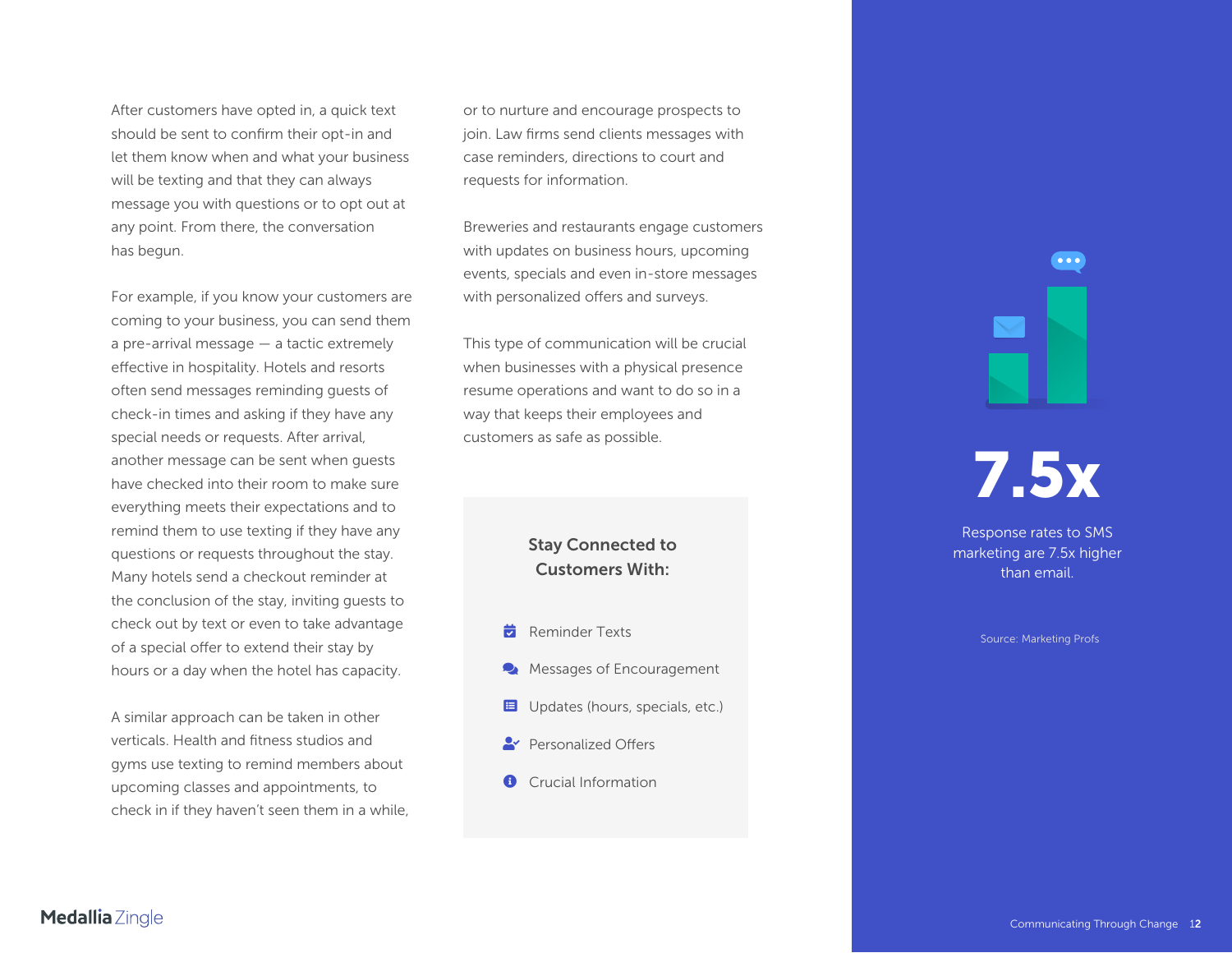When crises or other circumstances cause sudden disruption to business operations, open channels for one-to-one communication can facilitate that change, quickly. The brands already engaging a large part of their customer base in text conversations will find adapting and informing far easier.

During the COVID-19 crisis, many businesses that pivoted to new models, like restaurants and retail stores shifting to curbside pickup, were successful because they were able to proactively inform their customer base of new safety standards and operating procedures. Other businesses shifted from in-person workouts, meetings and consultations to virtual versions and similarly used text messaging to inform and invite customers to the new format.

By proactively engaging customers with text communications and having interactive conversations, businesses can handle rapidly changing circumstances. But longer term, the benefits are immeasurable: Brands will better anticipate needs, identify issues before they become problems and ultimately guide customers to better experiences that lead to increased spend and return visits.



"By proactively engaging customers with text communications and having interactive conversations, businesses can handle rapidly changing circumstances."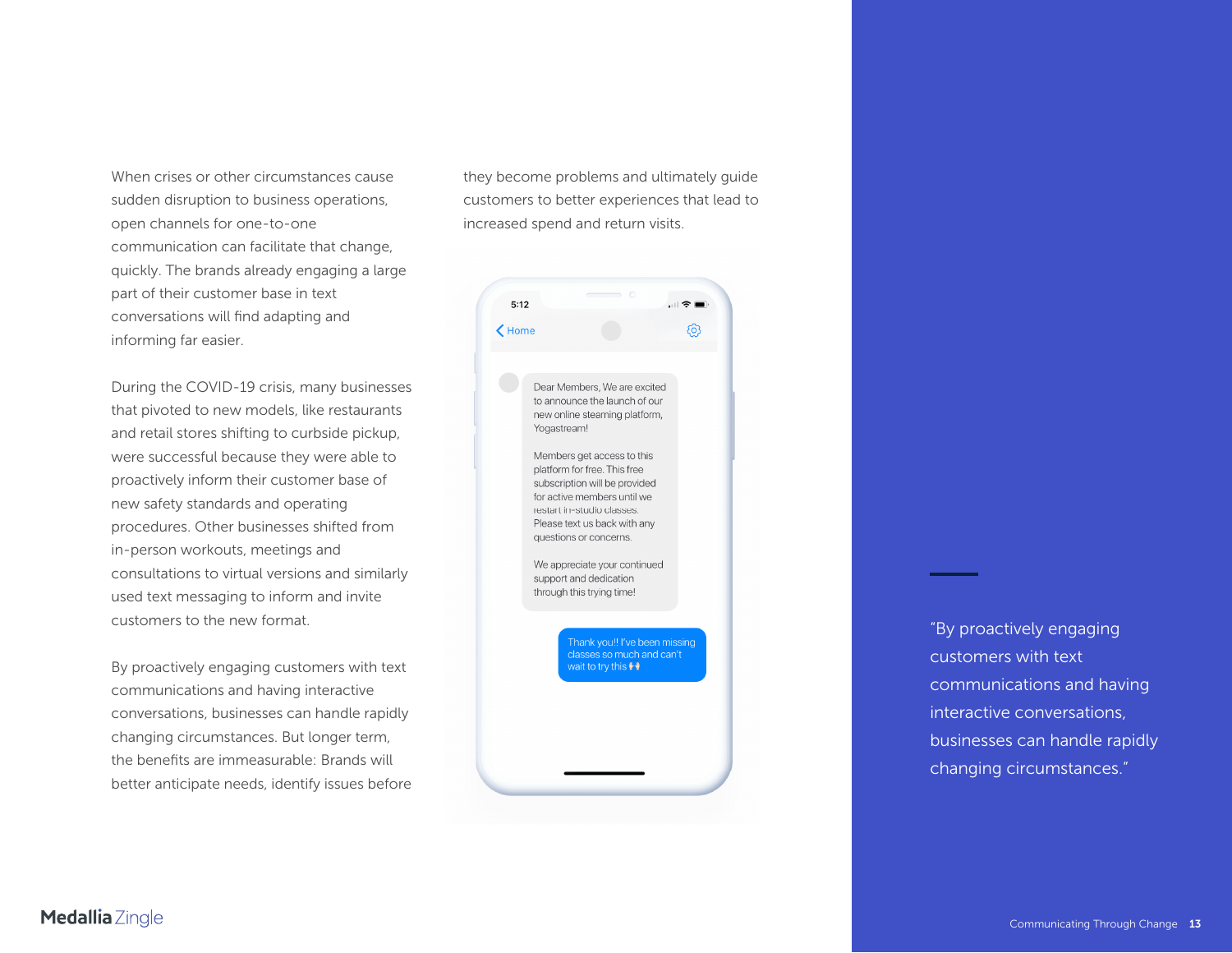#### **STAYING CONNECTED**

### Weight Watchers builds deeper connections with members.



With increased competition in the way of fitness tracking apps, smaller clubs, larger franchises and even the broader community that social media can be, Heather Avila, chief operating officer of Weight Watchers Las Vegas, was looking for a new way to engage members. Membership had declined and it was becoming harder to reach members through phone calls and emails.

An ad agency suggested sending out weekly motivational text messages, which was an effective first step, but Avila wanted to do more and deployed a robust text messaging platform. WW started sending meeting reminder notifications to each member and answering questions and offering support via text.

With the customer support team headquartered in Las Vegas and members spread across Nevada and Utah, Avila said it was hard to have natural conversations with members on a daily basis over the phone like they do now with texting. Members can

text to say they are struggling or to celebrate a milestone.

"People don't want to call into a phone number and sit through a dial prompt and wait for someone to pick up to say, 'Hey, I just lost two pounds,'" Avila said. "It's developing that deeper relationship with our members so they can be more loyal to our brand and find more success with us because they know we're there for them."

> **"I could have never imagined what messaging was capable of and the relationships that could be built with it."**

- Heather Avila, Chief Operating Officer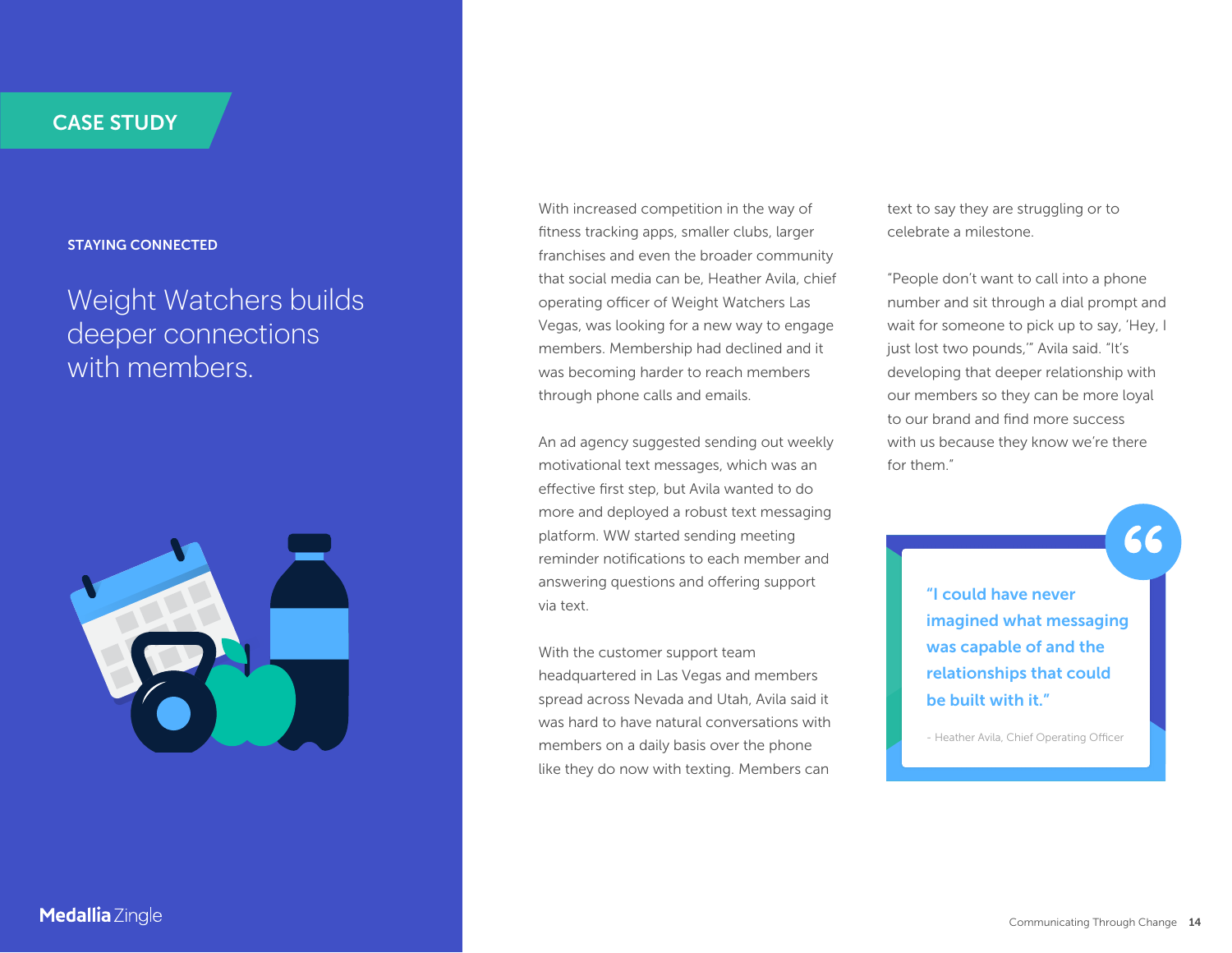## <span id="page-14-0"></span>**Managing Communications with Limited Resources**

As the importance of fast, personal and responsive communication has grown in recent years to meet changing consumer preferences, so has the pressure on businesses to "do more with less." Rising labor costs and new technologies have already increased expectations from boardrooms and owners, but now there is little choice as a result of the ongoing health crisis. Businesses are adapting on the fly to meet new needs today and in many cases with significantly reduced staff.

Executing a communication strategy through texting is not as simple as giving customers a mobile phone number and telling them to start texting you. But

intelligent messaging platforms can make it incredibly efficient for small teams and even possible for an individual to manage proactive and personal outreach and response at scale across a business.

With a single team inbox, one or more people can monitor and manage dozens of customer conversations at once with a consolidated view of all SMS and MMS texts along with messages from web chat and social apps like Facebook Messenger. Message templates can be created ahead of time and responses automated to answer common questions without any human support, freeing up staff to spend their time on the most important issues.



Intelligent messaging platforms can consolidate messages from social and web channels into one single team inbox.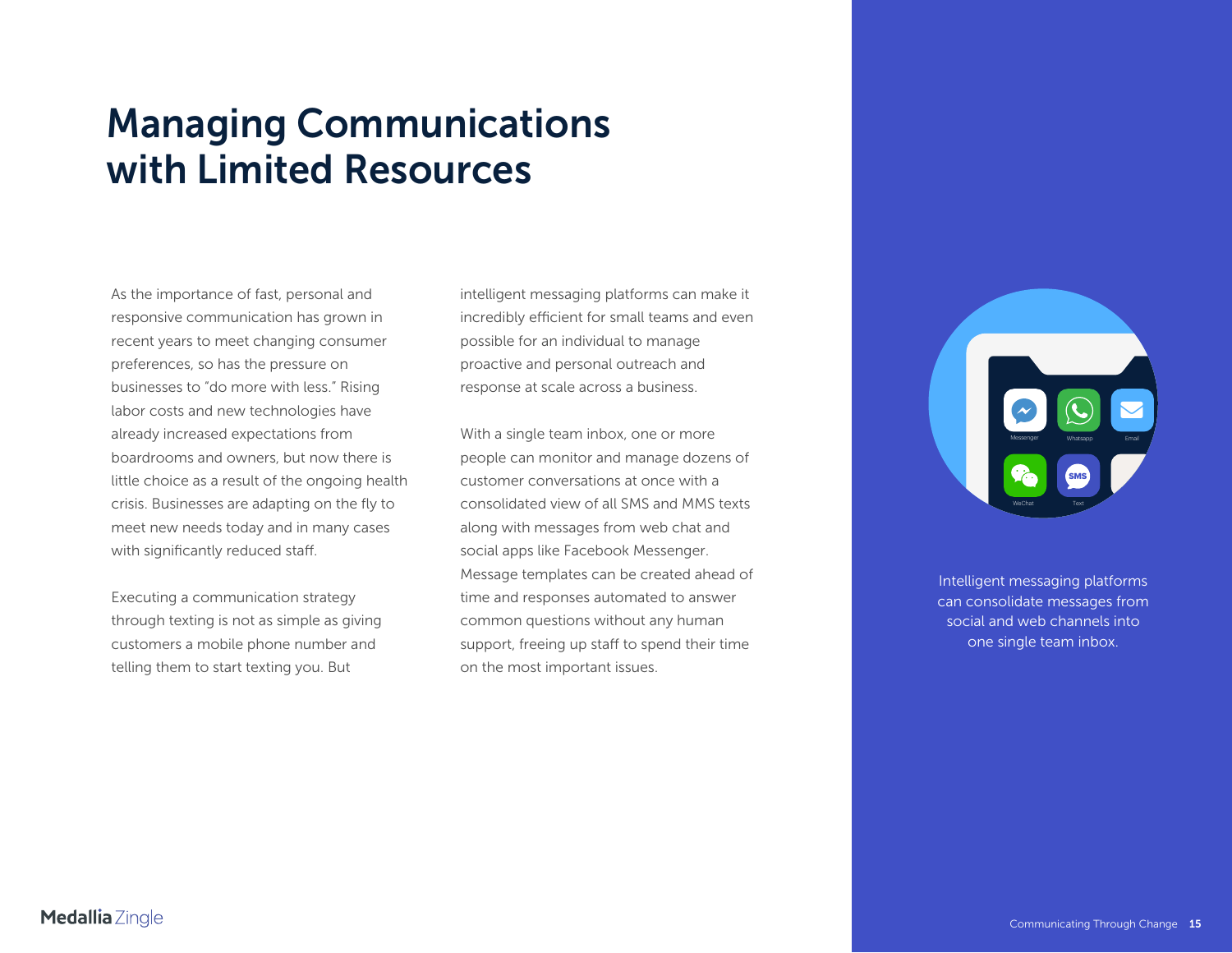By integrating texting software with a business' core systems, like management and service optimization solutions, messages can be routed to the right teams, actions triggered automatically and workflows optimized.

Texting platforms make it easy to respond quickly, but also to proactively send personal 1:1 messages at scale. By integrating with a CRM or uploading an opt-in customer database, messages can be personalized and sent directly to different segments of your customer base, in a matter of moments. With more sophisticated platforms, relevant messages can be sent automatically to multiple contacts at once when triggered by predetermined criteria.

Managing customer communication across an entire business can be a daunting task, especially in rapidly changing times, but with the right strategy and technology it can be done by a focused team, or even a single person.

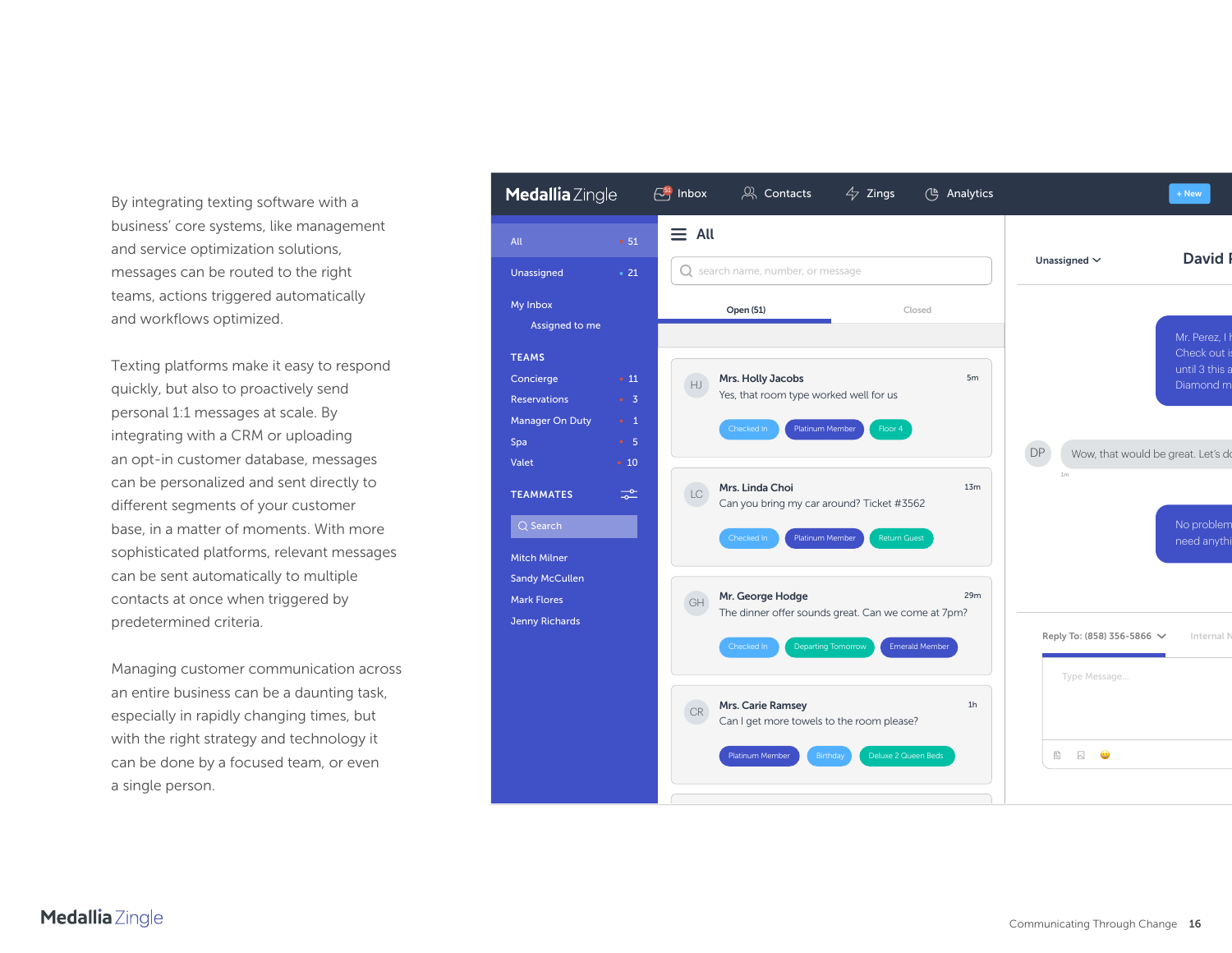#### **COMMUNICATING WITH LIMITED RESOURCES**

### Non-profit uses messaging to increase <sup>e</sup>fficiency & serve more customers.



multiple hats is not uncommon for staff. As the team at Human-I-T sought to serve more households it became critical that they identify and solve inefficiencies along the application process for low-cost internet programs. Human-I-T deployed an intelligent messaging platform to engage in real-time text conversations and streamline a once complicated process. By improving the experience for their customers, the lean team of four is now able to connect new households much faster, without adding more staff.

By leveraging the messaging platform and using audience segmentation, automated messages and pre-configured messaging templates, the organization is able to transform inquiries and service needs that can require a 45-minute phone call into 2-minute text conversations. In turn, this allows Human-I-T to process more

**S S Example 20 Non-Profits are a labor of love, and wearing <b>applications for internet access, requests** for computers and devices, and service more inquiries in a streamlined way.

> "Before, we were able to connect 700 households to low-cost internet," says AJ Middleton, Senior Program Manager at Human-I-T. "After adopting (a messaging platform), we increased the households connected to 1700 in 2018, and in 2019, that number reached 2700 households."

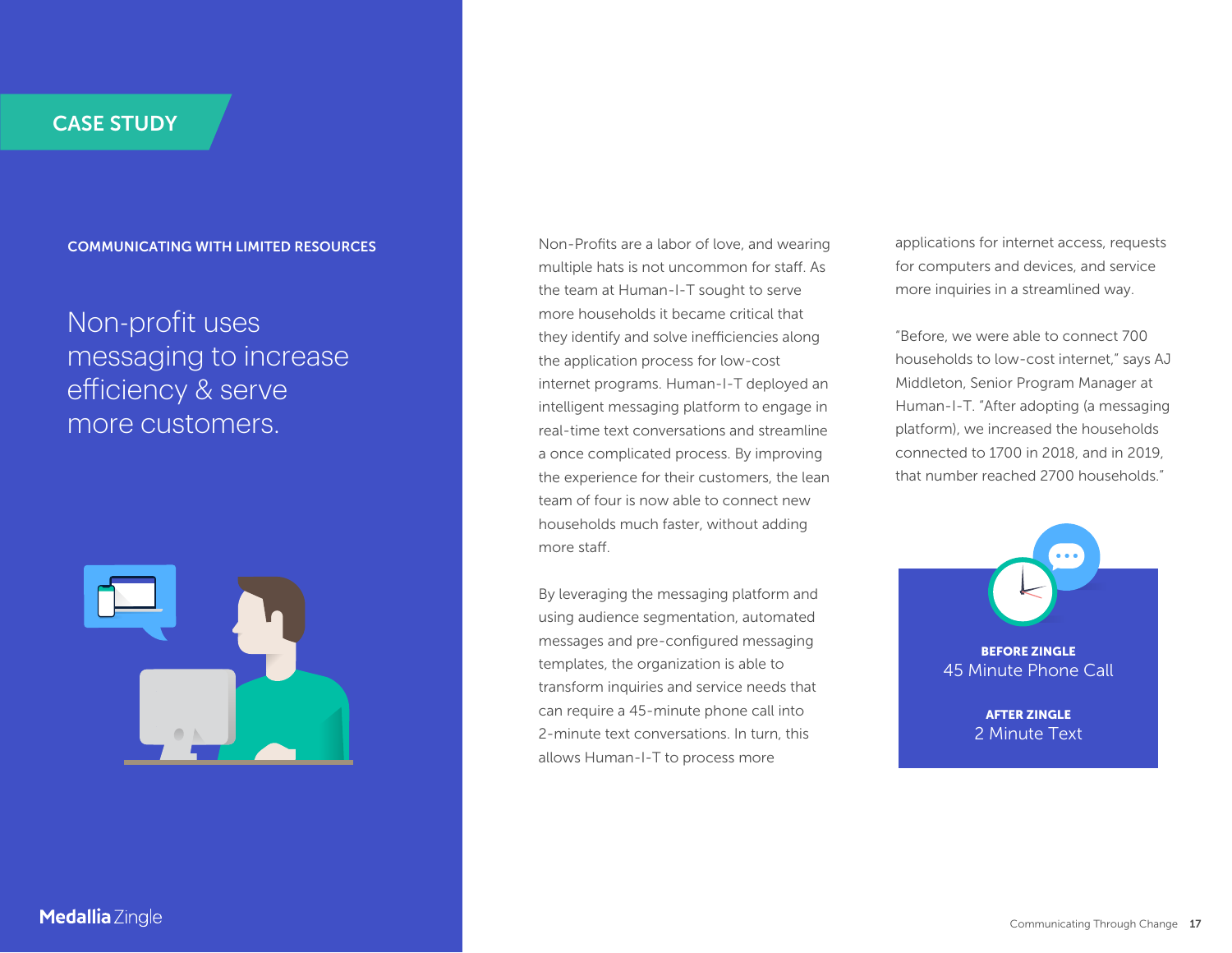## <span id="page-17-0"></span>**Balancing High-Tech with High-Touch**

The value consumers place on communication that conveys a human touch can't be overstated, especially in times of crisis, and it also can't be facilitated by technology alone.

The most successful brands do more than sell products and services to their customers. They develop relationships with them through effective communication and by providing real value. These relationships embody many of the same characteristics and emotions that our relationships with people have. Take the psychology behind service recovery for example; 87% of consumers say they feel more emotionally connected to a company when it solves a problem for them.

The challenges of today may not be considered "service issues," but there's little doubt that the brands able to effectively communicate clearly with customers through these uncertain times will build deeper and longer-term relationships.

Ineffective communication — like blanket announcements with no way to reply or

chatbots that aren't able to accurately respond or escalate a conversation to a human — runs the risk of turning away consumers who feel increasingly demoralized when they can't get in touch.

Customers desire communication that accounts for their individuality and strikes at the psychological drivers that we all share. They don't want to be talked at, they want to be talked with. They are desperate for businesses to listen and respond.

The right technology must make personalized conversations easier. It should identify opportunities that need the human touch, help facilitate it and automate tedious tasks so employees actually have time to provide it.

So while technology can be a powerful piece of a brand's overall communications strategy, it's important for organizations to remember that superhuman communication requires a mix of both human and machine.

## **87%**

of consumers say they feel more emotionally connected to a company when it solves a problem for them.

Source: Zingle Guest Service Report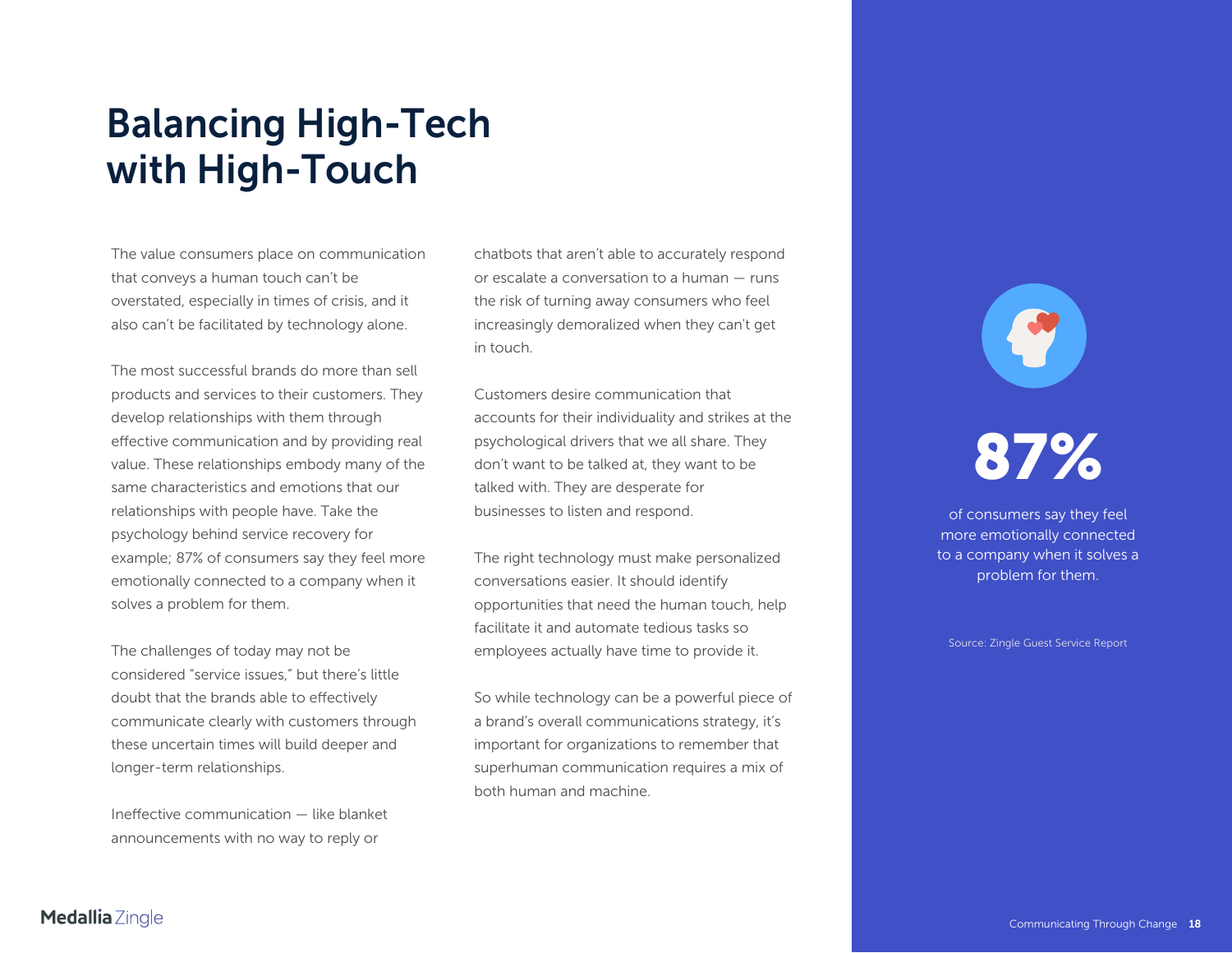#### **HIGH-TOUCH WITH HIGH-TECH IN ACTION**

### Technology helps resort provide a caring and personal touch.



On the last night of a stay at Nashville KOA, a massive resort, campground and RV park, a guest texted that she wanted to extend her stay by a night because her husband was sick. The GM, Aaron Williamson, happened to see the text come into his messaging inbox and instead of texting back or letting his staff handle it, he called the woman to ask how her husband was and to let her know the reservation was extended.

A little bit later, he texted her to see how things were and to share where the nearest medical facilities were just in case. A couple days later, Williamson saw a review that called out the exceptional service.

"She said no matter where else she travels in the world, she wants to come back to Nashville and stay with us because we care," said Williamson. "I'm glad guests are contacting me when there are issues

because it enables me to make it right and improve their experience."

Most guest-facing staff members at Nashville KOA monitor the messaging inbox on a daily basis, including Williamson, the operations manager, the front-desk supervisor and all front-desk agents. There are at least four to five people monitoring it at all times and Williamson expects guests to receive a response within 60 seconds.

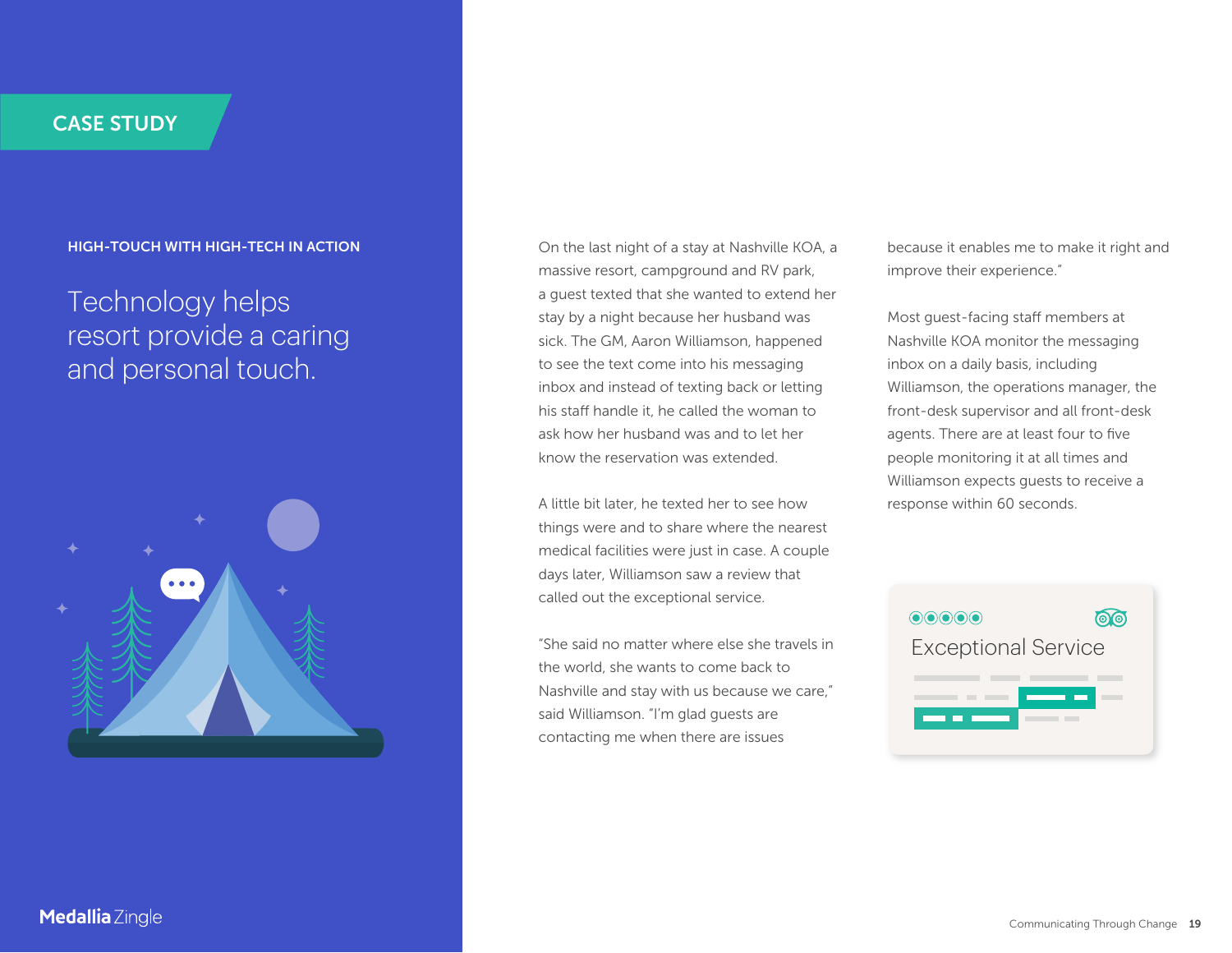## <span id="page-19-0"></span>**Conclusion**

When brands establish two-way conversations with their customers, it opens doors that allow them to identify what their business is doing well, what they could be doing better, and how they can turn everyday customers into long-term brand advocates.

However, developing these lines is easier said than done. A recent study found that only one in four individuals will report any issue that impacts their customer experience. Even in the best of times, issues slip through the cracks when customers don't feel like there's an easy and convenient way to communicate.

That same study found that nearly half (45%) of consumers say they'd prefer to report issues through text messaging over in-person or phone, and the more recent

study cited earlier indicated that 62% of customers said they'd communicate more with a business if texting was an option. Customers don't have time to spend minutes waiting for something that could be answered or resolved in seconds. They want real-time communication and crave immediate responses.

Facing a global pandemic and economic uncertainty, your customers have more urgent questions and needs than ever before. If there was ever a time to have the proper strategy in place that leveraged your customers preferred method of communication, allowed you to safeguard the experiences they are having, and accounted for all of the new challenges your organization and teams are facing, that time is now.



## **62%**

of customers said they'd communicate more with a business if texting was an option.

[Source: Medallia Zingle, 2020 Research](https://www.zingle.com/new-study-customer-service-in-the-age-of-artificial-intelligence/)  on ROI of Customer Experience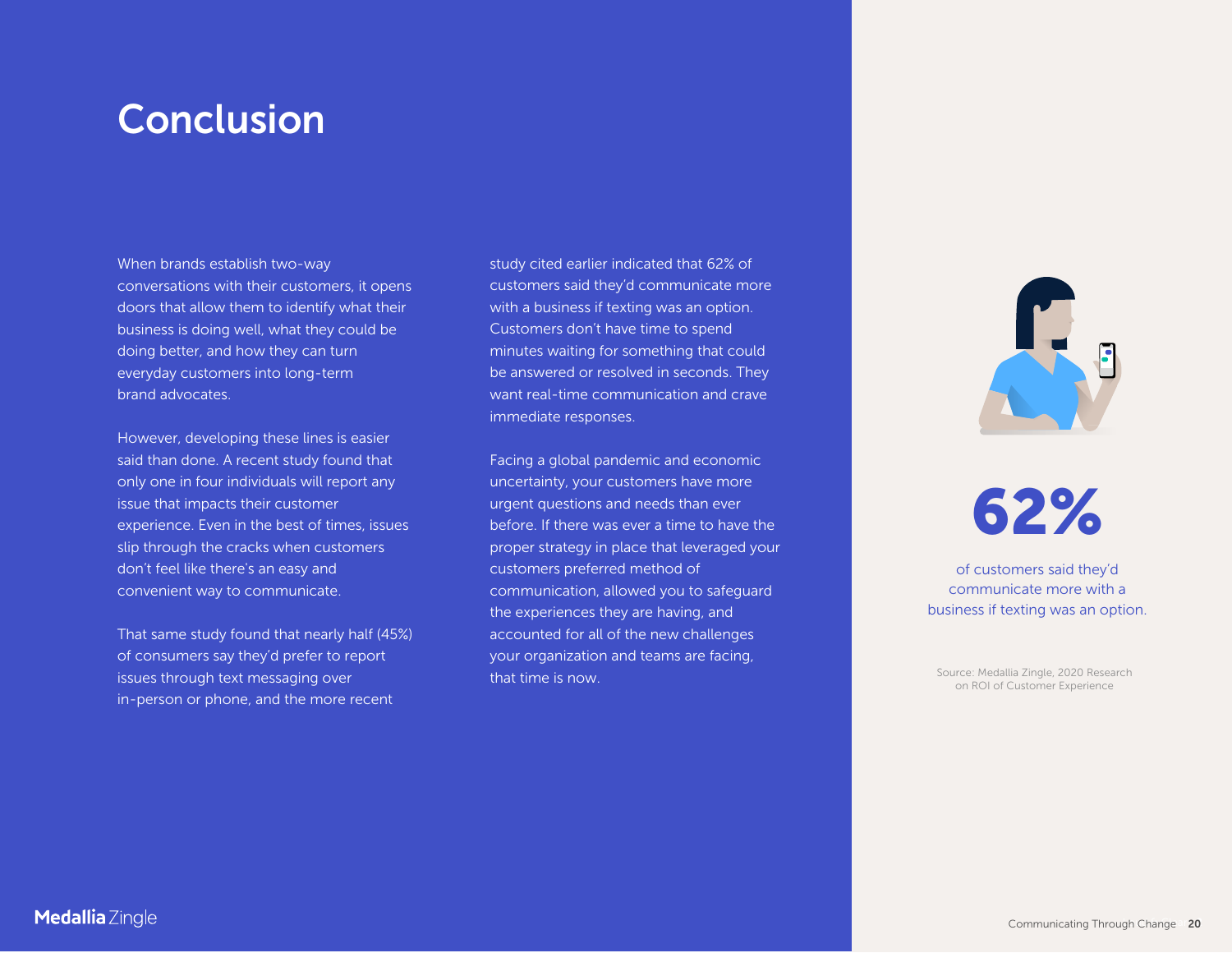### <span id="page-20-0"></span>**Explore More Communication Resources**

- [New Consumer Research on the ROI of Customer Experience](https://www.zingle.com/new-consumer-research-on-the-roi-of-guest-experience/)
- [New Study: Customer Service in the Age of Artificial Intelligence](https://www.zingle.com/new-study-customer-service-in-the-age-of-artificial-intelligence/)
- [The Psychology of Service Recovery](https://www.zingle.com/the-psychology-of-service-recovery/)
- [Proactive Service Recovery, the Revenue Strategy You Can't Ignore](https://www.zingle.com/free-ebook-proactive-service-recovery-the-revenue-strategy-you-cant-ignore/)
- [2019 Guest Service Report](https://www.zingle.com/new-research-exposes-hidden-service-risks-and-opportunities-for-hoteliers/)
- [Luxury Coastal Vacations Uses Messaging to Give Guests a Personal Touch](https://www.zingle.com/luxury-coastal-vacations-uses-messaging-to-give-guests-a-personal-touch/)
- [Text-Thru is the New Drive-Thru as Curbside Commerce Takes Off](https://www.zingle.com/blog-text-thru-is-the-new-drive-thru-as-curbside-commerce-takes-off/)
- [Weight Watchers Las Vegas Improves Member Retention with Text Messaging](https://www.zingle.com/case-study-weight-watchers-las-vegas-improves-member-retention-with-text-messaging/)
- [Human-I-T Can Make a Difference](https://www.zingle.com/blog-tech-community-medallia-impact-cloud-nonprofit-human-i-t/)
- [Nashville KOA Boosts NPS Scores and Positive Reviews with Real-time Messaging](https://www.zingle.com/nashville-koa-boosts-nps-scores-and-positive-reviews-with-real-time-messaging/)